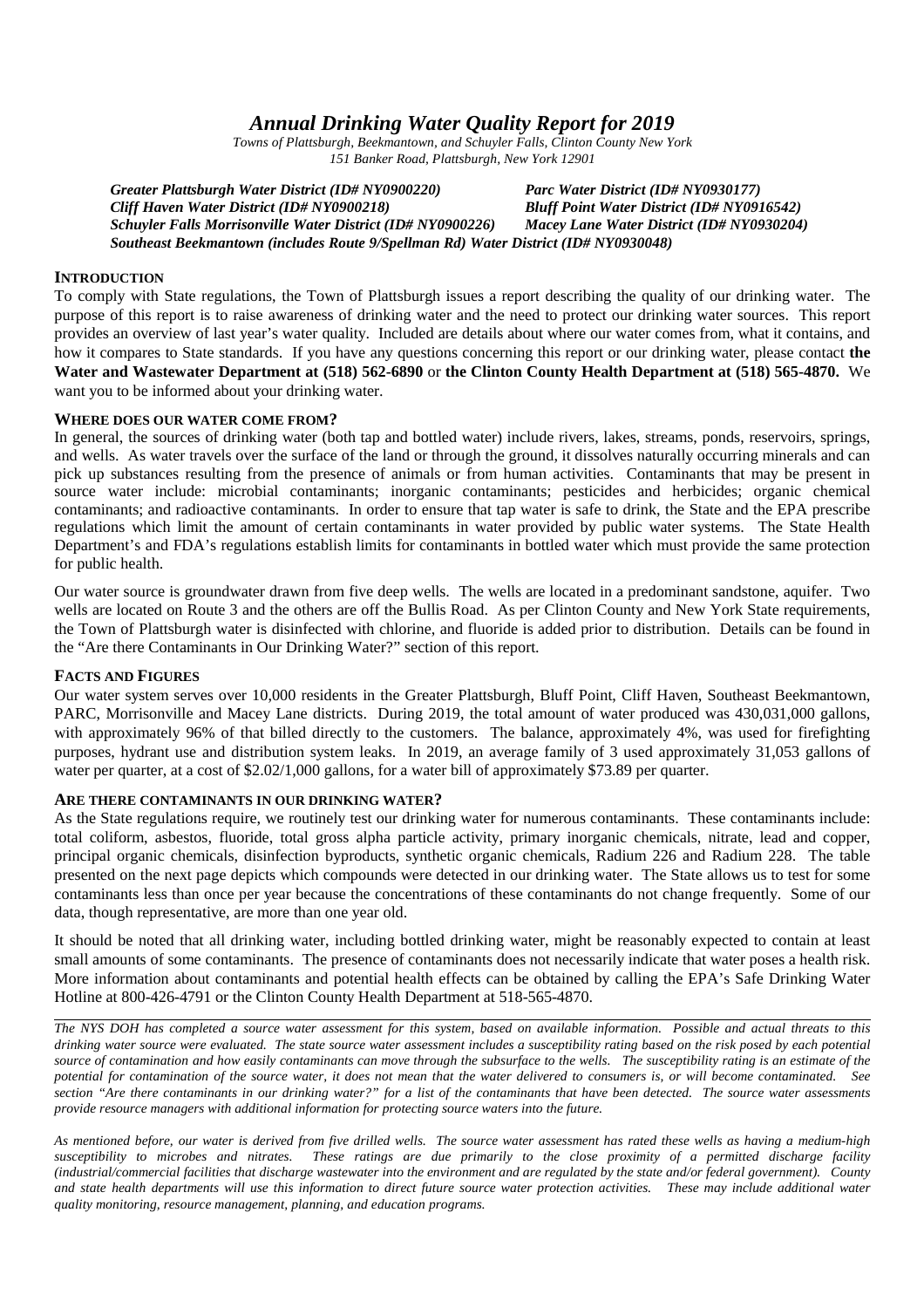# **This table shows the results of our monitoring for the period of January 1 to December 31, 2019.**

| <b>TEST RESULTS</b>                                  |                  |         |               |                    |                 |                |                |                                                                |  |  |  |
|------------------------------------------------------|------------------|---------|---------------|--------------------|-----------------|----------------|----------------|----------------------------------------------------------------|--|--|--|
| Contaminant                                          | <b>Violation</b> | Sample  | <b>Result</b> | Range              | Unit            | <b>MCLG</b>    | <b>MCL</b>     | <b>Likely Source</b>                                           |  |  |  |
|                                                      | Y/N              | Date    |               | Detected/RAA       | <b>Measure</b>  |                |                | of Contamination                                               |  |  |  |
| <b>Disinfection Byproducts</b>                       |                  |         |               |                    |                 |                |                |                                                                |  |  |  |
| <b>Total Trihalomethanes</b>                         |                  |         |               |                    |                 |                |                |                                                                |  |  |  |
| Greater Plattsburgh                                  | N                | 7/9/19  | 5.1           |                    |                 |                |                |                                                                |  |  |  |
| Macey Lane                                           | N                | 7/9/19  | 2.5           |                    |                 |                |                | By-product of drinking water                                   |  |  |  |
| Southeast Beekmantown                                | N                | 8/21/17 | 5.2           |                    | $\frac{u g}{l}$ | <b>NA</b>      | 80             | chlorination needed to kill                                    |  |  |  |
| <b>PARC</b>                                          | N                | 8/21/17 | 0.6           |                    |                 |                |                | harmful organisms.                                             |  |  |  |
| <b>Bluff Point</b>                                   | N                | 8/21/17 | 1.7           |                    |                 |                |                |                                                                |  |  |  |
| <b>Cliff Haven</b>                                   | N                | 8/8/18  | 2.4           |                    |                 |                |                |                                                                |  |  |  |
| Morrisonville(Schuyler Falls)                        | N                | 8/21/19 | 0.5           |                    |                 |                |                |                                                                |  |  |  |
| <b>Total Haloacetic Acids</b><br>Greater Plattsburgh | $\mathbf N$      | 7/11/17 | 1.1           |                    | $\frac{u g}{l}$ | <b>NA</b>      | 60             | By-product of drinking water<br>chlorination needed to kill    |  |  |  |
|                                                      |                  |         |               |                    |                 |                |                | harmful organisms.                                             |  |  |  |
| <b>Inorganic Contaminants</b>                        |                  |         |               |                    |                 |                |                |                                                                |  |  |  |
| Fluoride $(a)$                                       |                  |         |               |                    |                 |                |                | Water additive that promotes                                   |  |  |  |
| Greater Plattsburgh                                  | N                | Monthly | 0.5           | $< 0.2 - 0.9$      | mg/1            | $\overline{4}$ | 2.2            | strong teeth; Erosion of natural<br>deposits.                  |  |  |  |
| <b>Nitrate</b>                                       |                  |         |               |                    |                 |                |                |                                                                |  |  |  |
| Greater Plattsburgh                                  | N                | 4/8/19  | 0.18          |                    |                 | 10             | 10             | Runoff from fertilizer; Leaching<br>from septic tanks, sewage; |  |  |  |
|                                                      |                  |         |               |                    | mg/1            |                |                | Erosion of natural deposits.                                   |  |  |  |
|                                                      |                  |         |               |                    |                 |                |                |                                                                |  |  |  |
| Bis (2-ethylhexyl)                                   |                  |         |               |                    |                 |                |                | In excess of MCl, may cause                                    |  |  |  |
| phthalate                                            | N                | 4/10/17 | 0.8           |                    | $\frac{u}{g}$   | $\overline{0}$ | 6              | liver problems, reproductive                                   |  |  |  |
| Greater Plattsburgh (d)                              |                  |         |               |                    |                 |                |                | difficulties, and an increased risk                            |  |  |  |
|                                                      |                  |         |               |                    |                 |                |                | of cancer.                                                     |  |  |  |
| <b>Barium</b>                                        |                  |         |               |                    |                 | $\overline{2}$ | $\overline{2}$ | Erosion of natural deposits,                                   |  |  |  |
| Greater Plattsburgh (d)                              | $\mathbf N$      | 4/10/17 | 0.005         |                    | mg/1            |                |                | discharge from drilling waste.                                 |  |  |  |
| Lead $(c)$                                           |                  |         |               |                    |                 |                |                |                                                                |  |  |  |
| Cliff Haven $(d)$ – 90 <sup>th</sup> % (14)          | N                | 6/4/19  | 0.0024        | $< 0.001 - 0.003$  |                 |                |                |                                                                |  |  |  |
| Morrisonville (Schuyler Falls) $(b)$                 | N                | 6/4/19  | < 0.001       | $< 0.001 - 0.0013$ |                 |                |                | Corrosion of household                                         |  |  |  |
| $-90^{th}\%$ (15)                                    |                  |         |               |                    | mg/1            | <b>NA</b>      | $AL=0.015$     | plumbing systems; Erosion of                                   |  |  |  |
| Macey Lane $(b)$ – 90th % (6)                        | N                | 6/5/18  | 0.0010        | $< 0.001 - 0.0046$ |                 |                |                | natural deposits.                                              |  |  |  |
| PARC $(b)$ – 90 <sup>th</sup> % (7)                  | N                | 6/4/18  | 0.0017        | $< 0.001 - 0.0059$ |                 |                |                |                                                                |  |  |  |
| GPA $(b)$ – 90 <sup>th</sup> % (37)                  | $\mathbf N$      | 6/4/18  | 0.0018        | $< 0.001 - 0.014$  |                 |                |                |                                                                |  |  |  |
| Copper $(c)$                                         |                  |         |               |                    |                 |                |                |                                                                |  |  |  |
| Cliff Haven $(d)$ – 90 <sup>th</sup> % (14)          | N                | 6/4/19  | 0.16          | $0.038 - 0.18$     |                 |                |                |                                                                |  |  |  |
| Morrisonville (Schuyler Falls) $(b)$                 | N                | 6/4/19  | 0.23          | $0.025 - 0.4$      |                 |                |                | Corrosion of household                                         |  |  |  |
| $-90^{th}\%$ (15)                                    |                  |         |               |                    | mg/L            | 1.3            | $AL=1.3$       | plumbing systems; Erosion of                                   |  |  |  |
| Macey Lane $(b)$ – 90th % (6)                        | N                | 6/5/18  | 0.11          | $0.021 - 0.14$     |                 |                |                | natural deposits.                                              |  |  |  |
| PARC( $b$ ) – 90 <sup>th</sup> % (7)                 | N                | 6/4/18  | 0.36          | $0.072 - 0.45$     |                 |                |                |                                                                |  |  |  |
| GPA $(b)$ – 90 <sup>th</sup> % (37)                  | N                | 6/4/18  | 0.14          | $<0.020 - 0.21$    |                 |                |                |                                                                |  |  |  |

#### **NOTES:**

*a.* The result is the average for the year 2019.

*b.* The action levels for lead and copper were not exceeded at the test sites.

*c*. The result represents the 90<sup>th</sup> percentile of the sites tested. A percentile is a value on a scale of 100 that indicates the percent of a distribution that is equal to or below it. The 90<sup>th</sup> percentile is equal to or greater than 90% of the lead and/or copper values detected in our water system

*d.* The State allows us to monitor for some contaminants less than once per year because the concentrations of these contaminants do not change frequently. Some of our data, though representative, are more than a year old.

#### **DEFINITIONS:**

*Maximum Contaminant Level* **(**MCL): The highest level of a contaminant that is allowed in drinking water. MCLs are set as close to the MCLGs as feasible. *Maximum Contaminant Level Goal* (MCLG): The level of a contaminant in drinking water below which there is no known or expected risk to health. MCLGs allow for a margin of safety.

*Maximum Residual Disinfectant Level* (MRDL): The highest level of a disinfectant allowed in drinking water. There is convincing evidence that addition of a disinfectant is necessary for control of microbial contaminants.

*Maximum Residual Disinfectant Level Goal* (MRDLG): The level of a drinking water disinfectant below which there is no known or expected risk to health. MRDLGs do not reflect the benefits of the use of disinfectants to control microbial contamination.

*Action Level* **(**AL): The concentration of a contaminant, which, if exceeded, triggers treatment or other requirements, which a water system must follow.

*Treatment Technique* (TT): A required process intended to reduce the level of a contaminant in drinking water.

*Non-Detects* (ND): Laboratory analysis indicates that the constituent is not present.

*Milligrams per liter* (mg/l): Corresponds to one part of liquid in one million parts of liquid (parts per million - ppm).

*Micrograms per liter* (ug/l): Corresponds to one part of liquid in one billion parts of liquid (parts per billion - ppb).

*Picocuries per liter* (pCi/L): A measure of the radioactivity in water.

*RAA:* Running annual average

*BRL*: Below reportable level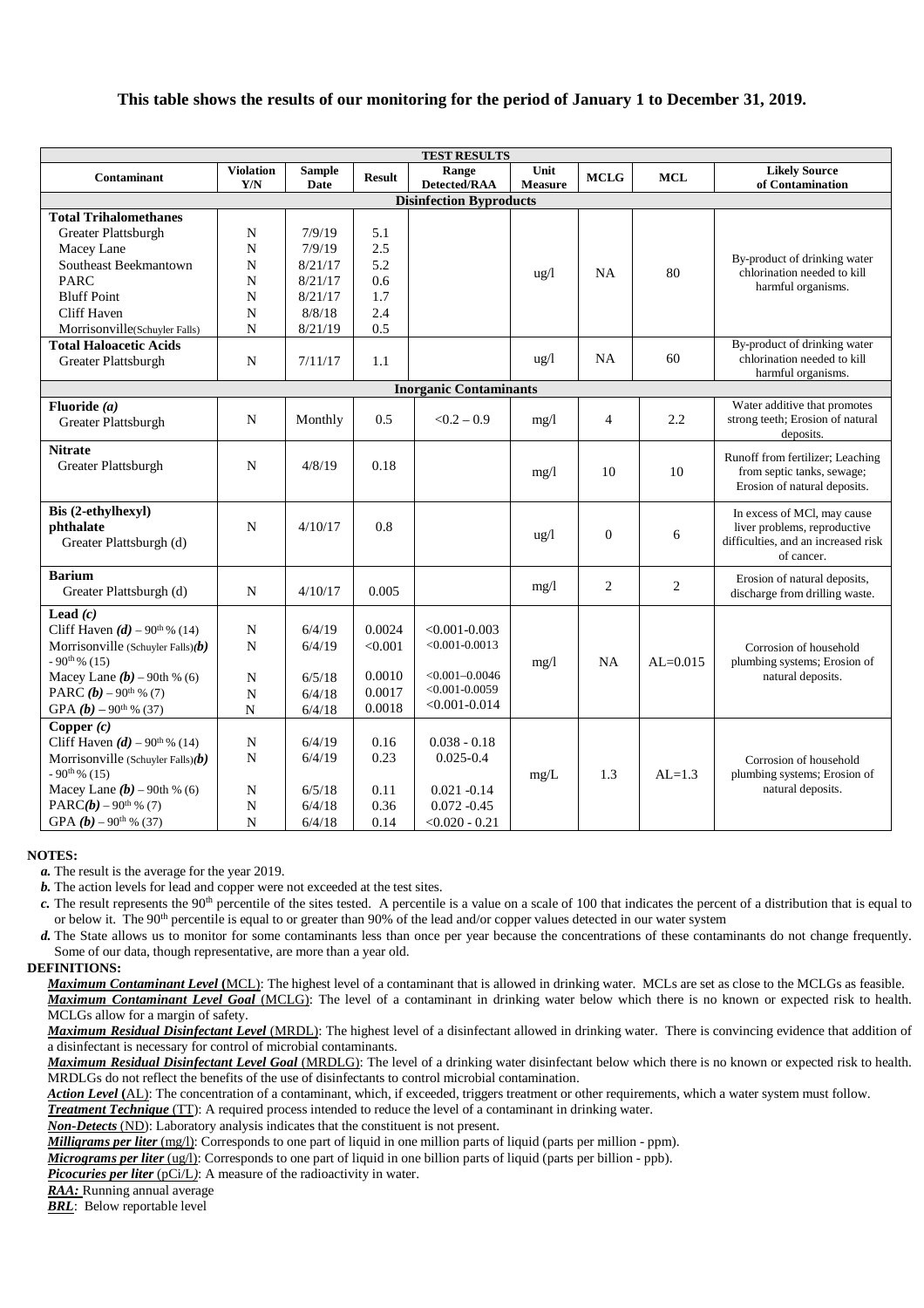### **WHAT DOES THIS INFORMATION MEAN?**

Water quality for the Greater Plattsburgh Water District has always been of exceptional quality. Water quality of all wells meets current Health Department requirements. The Town collects ten monthly samples in Greater Plattsburgh, two in Morrisonville, one in each Southeast Beekmantown, Bluff Point and Cliff Haven for total coliform and E. coli analysis. In addition, one quarterly sample is collected from PARC and Macey Lane. We have learned through our testing that some contaminants have been detected; however, these contaminants were detected below the level allowed by the State.

*If present, an elevated level of lead can cause serious health problems, especially for pregnant women and young children. Lead in drinking water is primarily from materials and components associated with the service lines and home plumbing. The Town of Plattsburgh is responsible for providing high quality drinking water, but cannot control the variety of materials used in plumbing components. When your water has been sitting for several hours, you can minimize the potential for lead exposure by flushing your tap for up to 2 minutes before using the water for drinking and cooking. If you are concerned about lead in your water, you may wish to have your water tested. Information on lead in drinking water, testing methods and steps you can take to minimize exposure is available from the Safe Drinking Water Hotline or at http://www.epa.gov/safewater/lead.*

### **IS OUR WATER SYSTEM MEETING OTHER RULES THAT GOVERN OPERATIONS?**

We are required to monitor our drinking water for specific contaminants on a regular basis. Results of regular monitoring are an indicator of whether or not our drinking water meets health standards. Our system was in compliance with applicable State drinking water operating, monitoring and reporting requirements.

In this reporting period, the Greater Plattsburgh Water District experienced incidents requiring "Boil Water" notices. None of these incidents were a result of system contamination, but were issued as precautions due to system leaks, breaks or pressure reductions. The dates and reasons for these notifications are as follows:

| 1.                              | 1/29/2019 | Maintenance/repairs   | Follow up samples negative | <b>GPA</b> |
|---------------------------------|-----------|-----------------------|----------------------------|------------|
| 2.                              | 2/14/2019 | Water line break      | Follow up samples negative | <b>GPA</b> |
| 3.                              | 4/16/2019 | Maintenance/upgrades  | Follow up samples negative | <b>GPA</b> |
| 4.                              | 6/4/2019  | Hydrant/valve failure | Follow up samples negative | <b>GPA</b> |
| .5.                             | 9/16/2019 | Maintenance/upgrades  | Follow up samples negative | <b>GPA</b> |
| 6.                              | 9/24/2019 | Maintenance/repairs   | Follow up samples negative | <b>GPA</b> |
| $7_{\scriptscriptstyle{\circ}}$ | 10/3/2019 | Maintenance/repairs   | Follow up samples negative | <b>GPA</b> |

# **DO I NEED TO TAKE SPECIAL PRECAUTIONS?**

Some people may be more vulnerable to disease causing microorganisms or pathogens in drinking water than the general population. Immuno-compromised persons such as persons with cancer undergoing chemotherapy, persons who have undergone organ transplants, people with HIV/AIDS or other immune system disorders, some elderly, and infants can be particularly at risk from infections. These people should seek advice from their health care provider about their drinking water. EPA/CDC guidelines on appropriate means to lessen the risk of infection by Cryptosporidium, Giardia and other microbial pathogens are available from the Safe Drinking Water Hotline at 800-426-4791.

*Our system is one of the many drinking water systems in New York State that provides drinking water with a controlled, low level of fluoride for consumer dental health protection. According to the United States Centers for Disease Control, fluoride is very effective in preventing cavities when present in drinking water at an optimal level of 0.7 mg/l. To ensure that the fluoride supplement in your water provides optimal dental protection, the State Department of Health requires that we monitor fluoride levels on a daily basis. During 2019, monitoring results showed fluoride levels well below the 2.2 mg/l MCL for fluoride.*

### **WATER CONSERVATION**

Local Law No. 2 of Section 87.31 amended in 1991 provides steps for water conservation/drought procedures for emergency situations. The following recommendations can help conserve, which will reduce treatment and pumping costs:

- $\checkmark$  Check faucets, pipes and toilets for leaks and repair them. Leaks may use thousands of gallons of water each year;
- $\checkmark$  Use your automatic dishwasher and washing machine with full loads;
- $\checkmark$  Avoid unnecessary car washing, when doing so, do not leave water running; and
- $\checkmark$  Keep a bottle of water in the refrigerator rather than running water until it is cold.
- $\checkmark$  The installation of a lawn irrigation system requires that an acceptable backflow device be installed;
- Abandoned, privately owned water wells should be properly sealed and capped to protect our underground water sources. The Clinton County Health Department can provide property owners with proper and safe abandonment measures.

### **CLOSING**

Thank you for continuing to allow us to provide you with quality drinking water. In order to maintain a safe and dependable water supply, we sometimes need to make improvements that will benefit all of our customers. We ask all our customers to